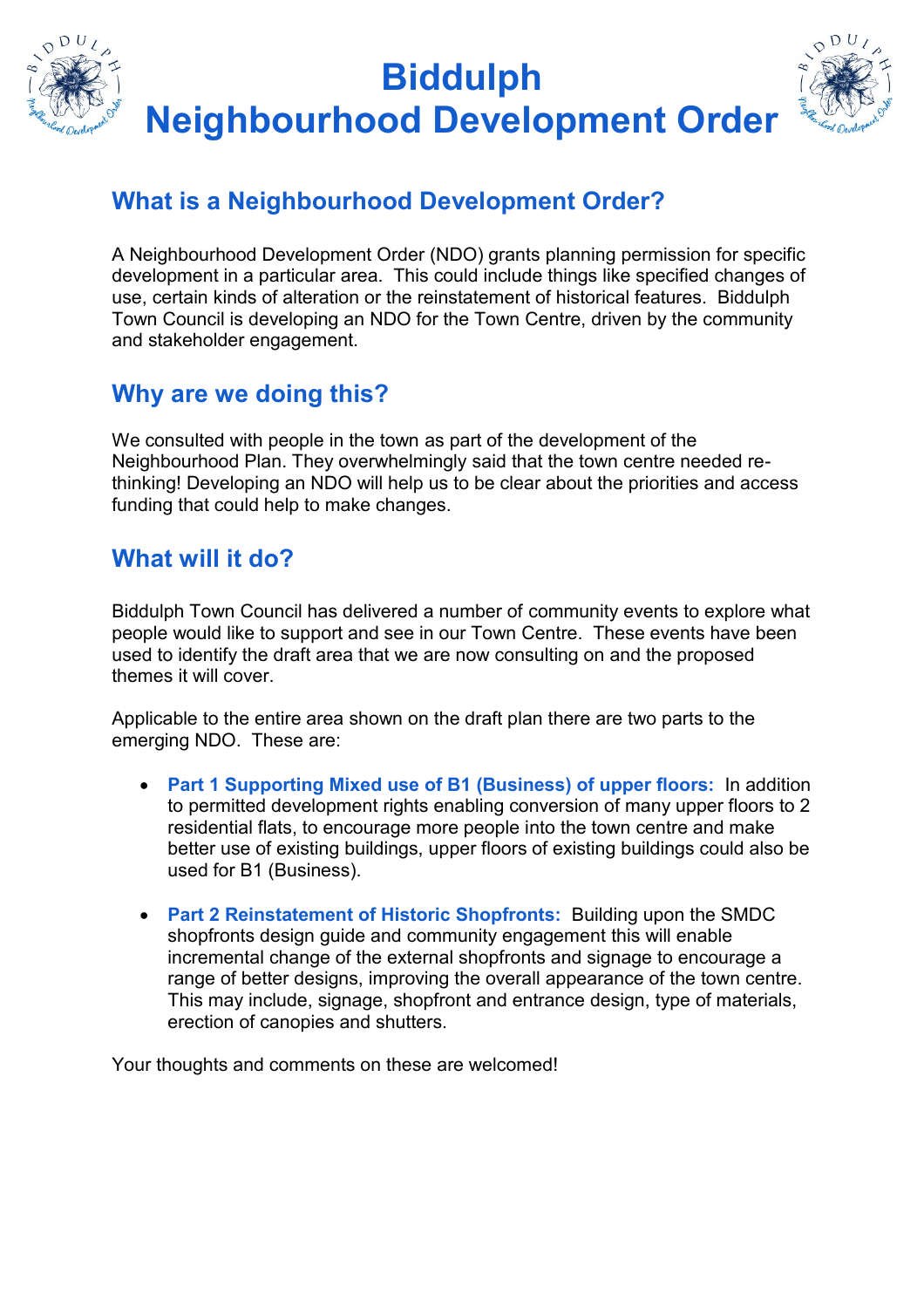# **Biddulph Neighbourhood Development Order**



# **Where will it cover?**

The following map is the draft Neighbourhood Development Order Area, which has been drawn following consultation in late 2018 and early 2019. The area has been drawn based on comments and suggestions to mark the area of concentrated local businesses that could benefit in the Town Centre.



*(Source: Base map taken from SMDC interactive planning map 2019. Once a formal area has been decided Biddulph Town Council will work with SMDC to draw a detailed final version that will be taken to formal consultation later this year)*